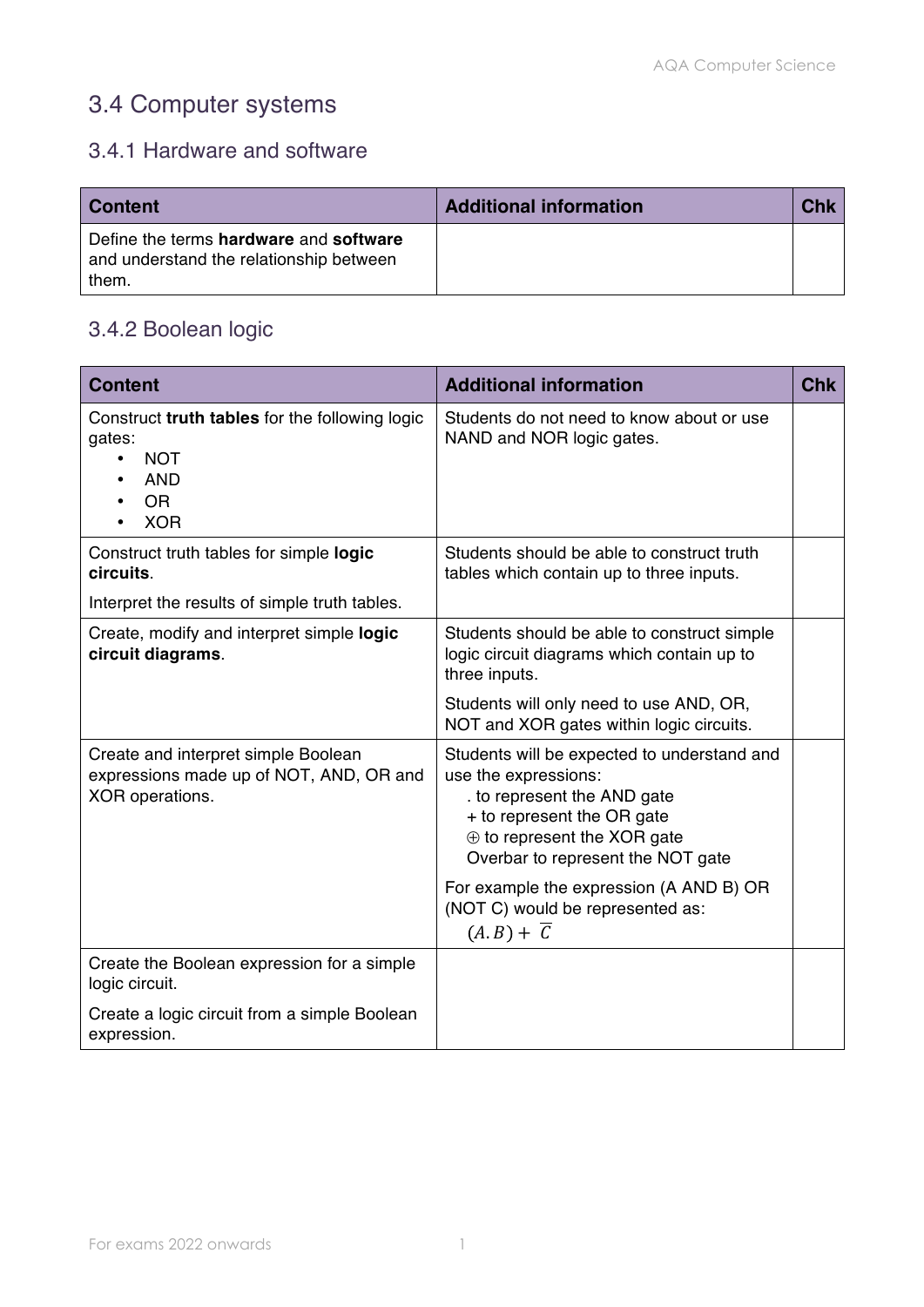#### 3.4.3 Software classification

| <b>Content</b>                                                                                                                                 | <b>Additional information</b> | Chk |
|------------------------------------------------------------------------------------------------------------------------------------------------|-------------------------------|-----|
| Explain what is meant by:<br>system software<br>application software.<br>$\bullet$                                                             |                               |     |
| Give examples of both types of software.                                                                                                       |                               |     |
| Understand the need for, and functions of,<br>operating systems (OS) and utility<br>programs.                                                  |                               |     |
| Understand that the OS handles<br>management of the:<br>processor(s)<br>memory<br>input/output (I/O) devices<br>٠<br>applications<br>security. |                               |     |

### 3.4.4 Classification of programming languages and translators

| <b>Content</b>                                                                                                                           | <b>Additional information</b>                                                                                                                       | <b>Chk</b> |
|------------------------------------------------------------------------------------------------------------------------------------------|-----------------------------------------------------------------------------------------------------------------------------------------------------|------------|
| Know that there are different levels of<br>programming language:<br>low-level language<br>high-level language.<br>$\bullet$              | Students should understand that most<br>computer programs are written in high-level<br>languages and be able to explain why this is<br>the case.    |            |
| Explain the main differences between low-<br>level and high-level languages.                                                             |                                                                                                                                                     |            |
| Know that machine code and assembly<br>language are considered to be low-level<br>languages and explain the differences<br>between them. | Understand that processors execute<br>machine code and that each type of<br>processor has its own specific machine code<br>instruction set.         |            |
|                                                                                                                                          | Understand that assembly language is often<br>used to develop software for embedded<br>systems and for controlling specific<br>hardware components. |            |
|                                                                                                                                          | Understand that assembly language has a<br>1:1 correspondence with machine code.                                                                    |            |
| Understand that all programming code<br>written in high-level or assembly languages<br>must be translated into machine code.             |                                                                                                                                                     |            |
| Understand that machine code is expressed<br>in binary and is specific to a processor or<br>family of processors.                        |                                                                                                                                                     |            |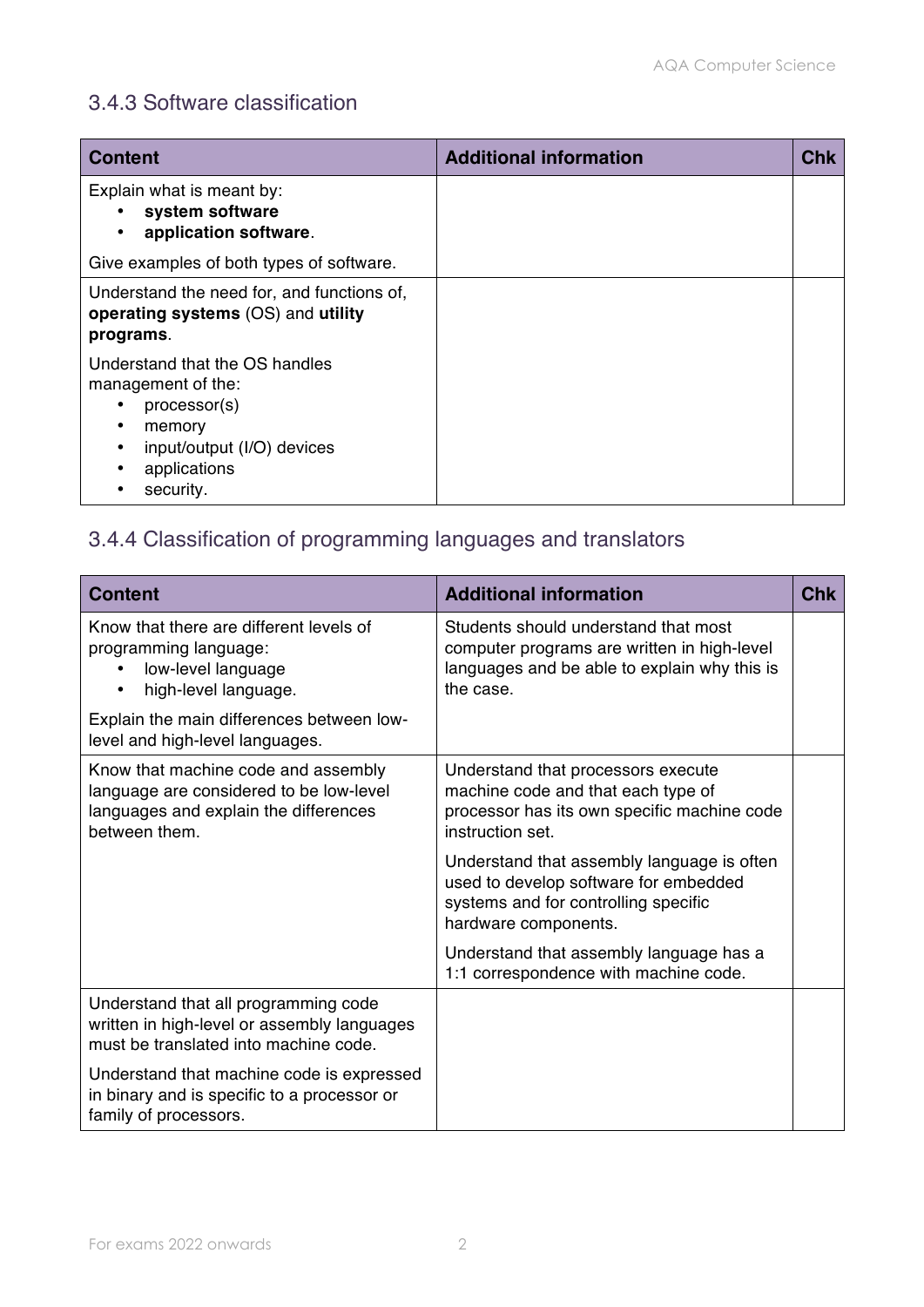| Understand the advantages and<br>disadvantages of low-level language<br>programming compared with high-level<br>language programming.                                                       |                                                                                                                                                                                                                                                |  |
|---------------------------------------------------------------------------------------------------------------------------------------------------------------------------------------------|------------------------------------------------------------------------------------------------------------------------------------------------------------------------------------------------------------------------------------------------|--|
| Understand that there are three common<br>types of program translator:<br>interpreter<br>compiler<br>assembler.<br>Explain the main differences between these<br>three types of translator. | Assemblers and compilers translate their<br>input into machine code directly<br>Intepreters do not generate machine code<br>directly but that they call appropriate<br>machine code subroutines within their own<br>code to carry out commands |  |
| Understand when it would be appropriate to<br>use each type of translator.                                                                                                                  |                                                                                                                                                                                                                                                |  |

## 3.4.5 Systems architecture

| <b>Content</b>                                                                                                                                                                                                                                                           | <b>Additional information</b>                                                                                                                                                                                                                                                                                                                                | <b>Chk</b> |
|--------------------------------------------------------------------------------------------------------------------------------------------------------------------------------------------------------------------------------------------------------------------------|--------------------------------------------------------------------------------------------------------------------------------------------------------------------------------------------------------------------------------------------------------------------------------------------------------------------------------------------------------------|------------|
| Explain the role and operation of main memory<br>and the following major components of a central<br>processing unit (CPU) within the Von<br><b>Neumann architecture:</b><br>arithmetic logic unit<br>$\bullet$<br>control unit<br>$\bullet$<br>clock<br>register<br>bus. | A bus is a collection of wires through which data<br>or signals are transmitted from one component to<br>another.<br>Knowledge of specific registers is not required                                                                                                                                                                                         |            |
| Explain the effect of the following on the<br>performance of the CPU:<br>clock speed<br>٠<br>number of processor cores<br>$\bullet$<br>cache size.<br>$\bullet$                                                                                                          |                                                                                                                                                                                                                                                                                                                                                              |            |
| Understand and explain the Fetch-Execute<br>cycle.                                                                                                                                                                                                                       | The CPU continuously reads instructions stored<br>in main memory and executes them as required:<br>fetch: the next instruction is fetched to<br>the CPU from main memory<br>decode: the instruction is decoded to<br>work out what it is<br>execute: the instruction is executed<br>(carried out). This may include reading/<br>writing from/to main memory. |            |
| Understand the different types of memory within<br>a computer:<br><b>RAM</b><br>$\bullet$<br><b>ROM</b><br>cache<br>register<br>٠<br>Know what different types of memory are used<br>for and why they are required.                                                      |                                                                                                                                                                                                                                                                                                                                                              |            |